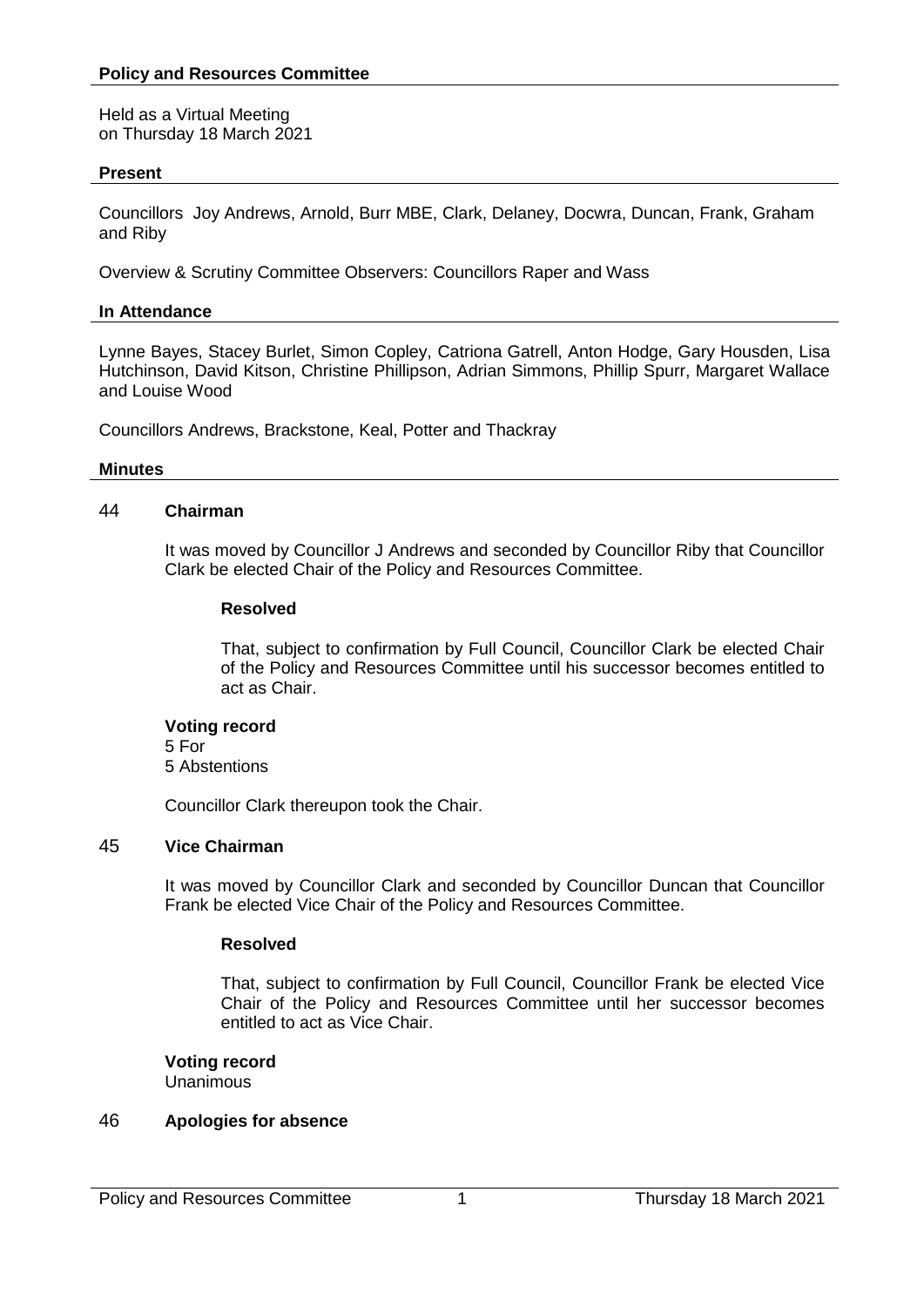No apologies received.

# 47 **Declarations of Interest**

Councillor Burr declared a personal, non-pecuniary interest in item 9 (Malton and Norton Neighbourhood Plan Consultation) as an owner of some properties in the area and a personal, non-pecuniary interest in item 10 (Local Government Reorganisation) as a member of North Yorkshire County Council.

Councillor P Andrews declared a personal, non-pecuniary interest in item 9 (Malton and Norton Neighbourhood Plan Consultation) as a member of Malton Town Council.

Councillor Duncan declared a personal, non-pecuniary interest in item 10 (Local Government Reorganisation) as a member of North Yorkshire County Council.

Councillor J Andrews declared a personal, pecuniary and prejudicial interest in item 14 (Hungate Centre, CaVCA request for support). She left the meeting and took no part in the debate or vote on this item.

## 48 **Minutes of the meeting held on 4 February 2021**

#### **Decision**

That the minutes of the Policy and Resources Committee held on 4 February 2021 be approved and signed by the Chair as a correct record.

#### **Voting record**

Approved by general affirmation

#### 49 **Recommendations from Grants Working Party held on 8 March 2021**

Councillor Arnold proposed and Councillor Clark seconded to approve the recommendations of the Grants Working Party held on 8 March 2021.

## **Decision**

That the recommendations of the Grants Working Party held on 8 March 2021 be approved.

#### **Voting record**

Approved by general affirmation

## 50 **Urgent Business**

There was one item of urgent business regarding the creation of a Livestock Market Working Party. The reason for the urgency was that this is a key Council priority.

## **PART 'A' ITEMS - MATTERS TO BE DEALT WITH UNDER DELEGATED POWERS OR MATTERS DETERMINED BY COMMITTEE**

# 51 **Malton and Norton Neighbourhood Plan Consultation**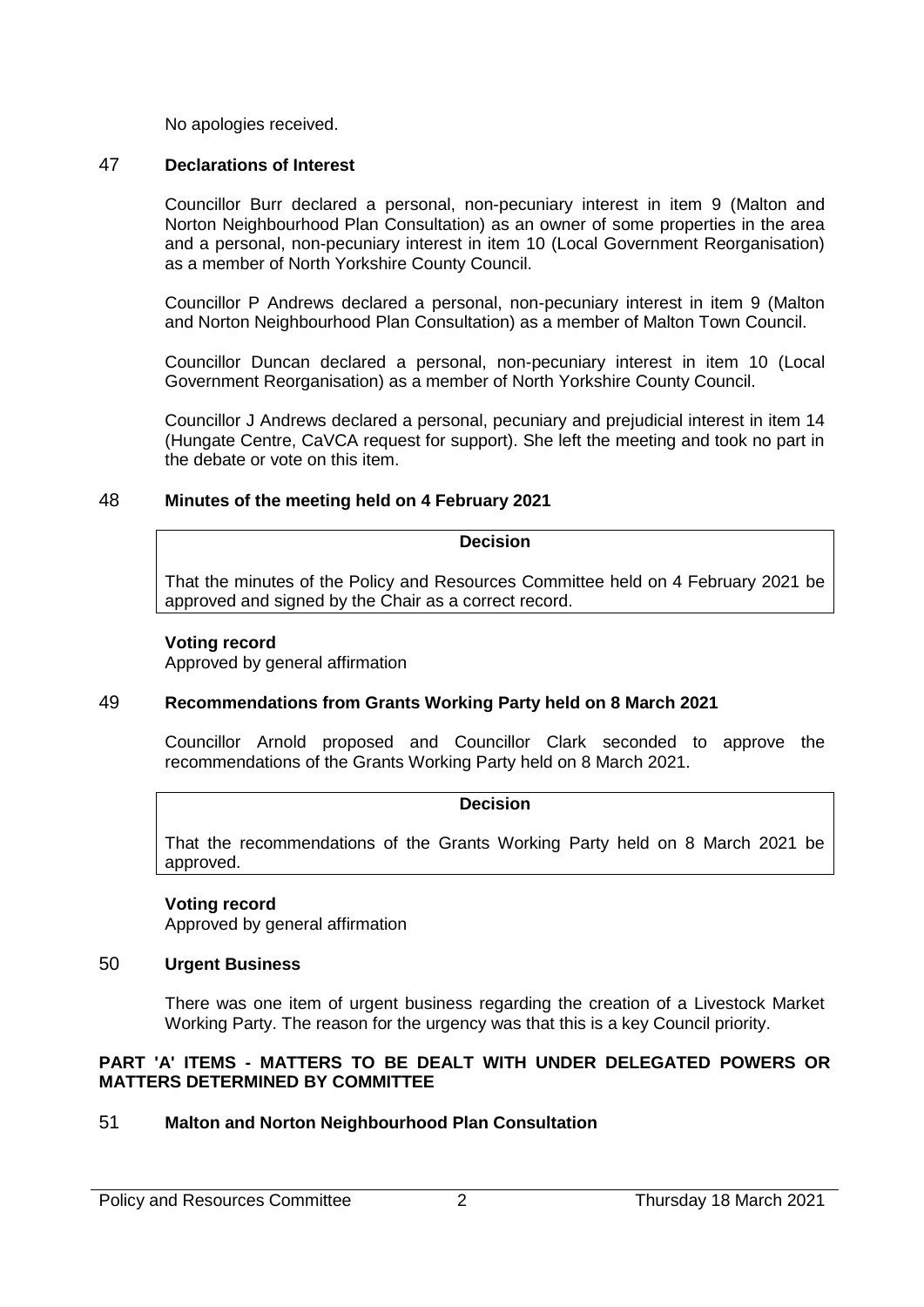Considered – the report of the Planning and Development Manager.

It was agreed that the Planning Committee be consulted on the Malton & Norton Neighbourhood Plan Consultation and that their comments be considered by the Head of Planning & Regulatory Services in consultation with the Chair of the Policy and Resources Committee.

Councillor Burr proposed and Councillor Riby seconded the following amendment:

At the end of paragraph 6.4 add:

The neighbourhood plan needs to be aligned with the Ryedale Development Plan.

# **Resolved**

Upon being put to the vote, the amendment was carried.

# **Voting record**

Approved by general affirmation

**Decision**

That:

(i) The proposed response from paragraph 6.4 of the report is agreed as amended, to include the wording, "The neighbourhood plan needs to be aligned with the Ryedale Development Plan," at the end of that paragraph, and that any further revisions are included by the Head of Planning and Regulatory Services and agreed in consultation with the Chairman of the Policy and Resources Committee.

# **Voting record**

Approved by general affirmation

# 52 **Local Government Reorganisation**

Considered – agenda item submitted by Councillor Clark under Committee Procedure Rule 32.

#### **Decision**

That the Policy and Resources Committee:

- (a) calls for a Members' briefing to take place at the earliest opportunity at which representatives of:
- (i) the District Councils who submitted the east/west reorganisation proposal be invited to deliver a presentation about their proposal;
- (ii) the North Yorkshire County Council be invited to deliver a presentation about their reorganisation proposal; and
- (iii) the City of York Council be invited to deliver a presentation setting out their views on the proposals.
- (b) Note that following the briefing the intention is to call a further special meeting in accordance with procedure rule 27 in order to discuss the presentations and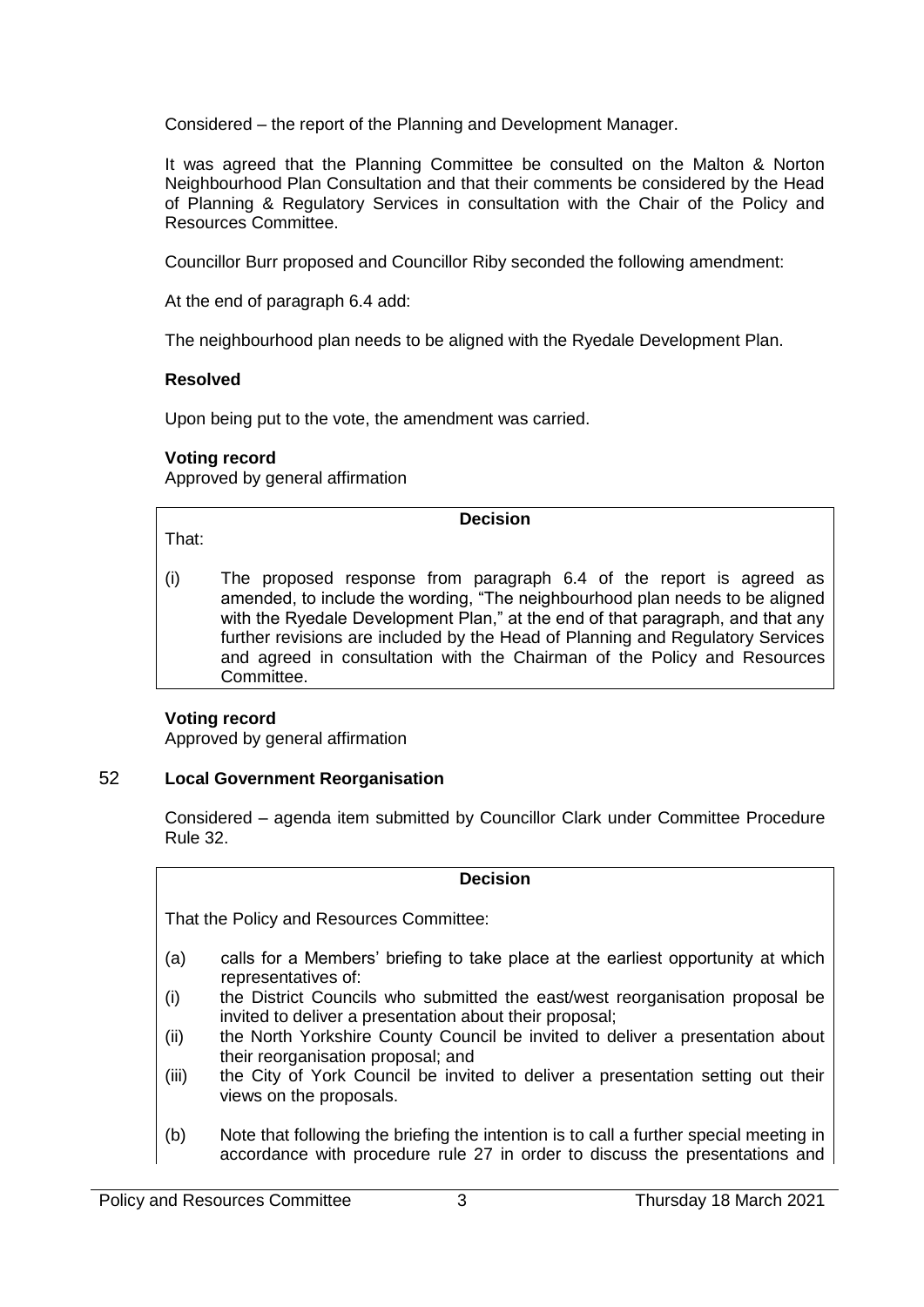consider making a recommendation to be considered by a full Council meeting to determine its consultation response, with sufficient time to submit it before the government's deadline.

#### **Voting record**

5 For 5 Against Chair's casting vote – For

# **Recorded vote**

For: Councillors J Andrews, Burr Clark, Frank and Riby Against: Councillors Arnold, Delaney, Docwra, Duncan, Graham

It was proposed by Councillor Clark and seconded by Councillor Andrews that Council Procedure Rule 8.1 be suspended to allow the meeting to continue past three and a half hours.

#### **Voting record**

6 For 3 Against 1 Abstention

## **PART 'B' ITEMS - MATTERS REFERRED TO COUNCIL**

## 53 **Ryedale Plan - Local Plan Review - Call for sites consultation**

Considered – report of the Head of Planning and Regulatory Services

#### **Recommendation**

It is recommended to Council that:

(i) Members agree the appended Ryedale Plan - Local Plan Review- Call for Sites Consultation material subject to an amendment to replace the word 'sole' with the word 'main' in paragraph 5 of the Draft Site Submission Form Template.

# **Voting record**

Approved by general affirmation

# 54 **Statement of Community Involvement**

Considered – report of the Head of Planning and Regulatory Services

## **Recommendation**

It is recommended to Council that:

(i) Members agree the appended Statement of Community Involvement for implementation.

#### **Voting record**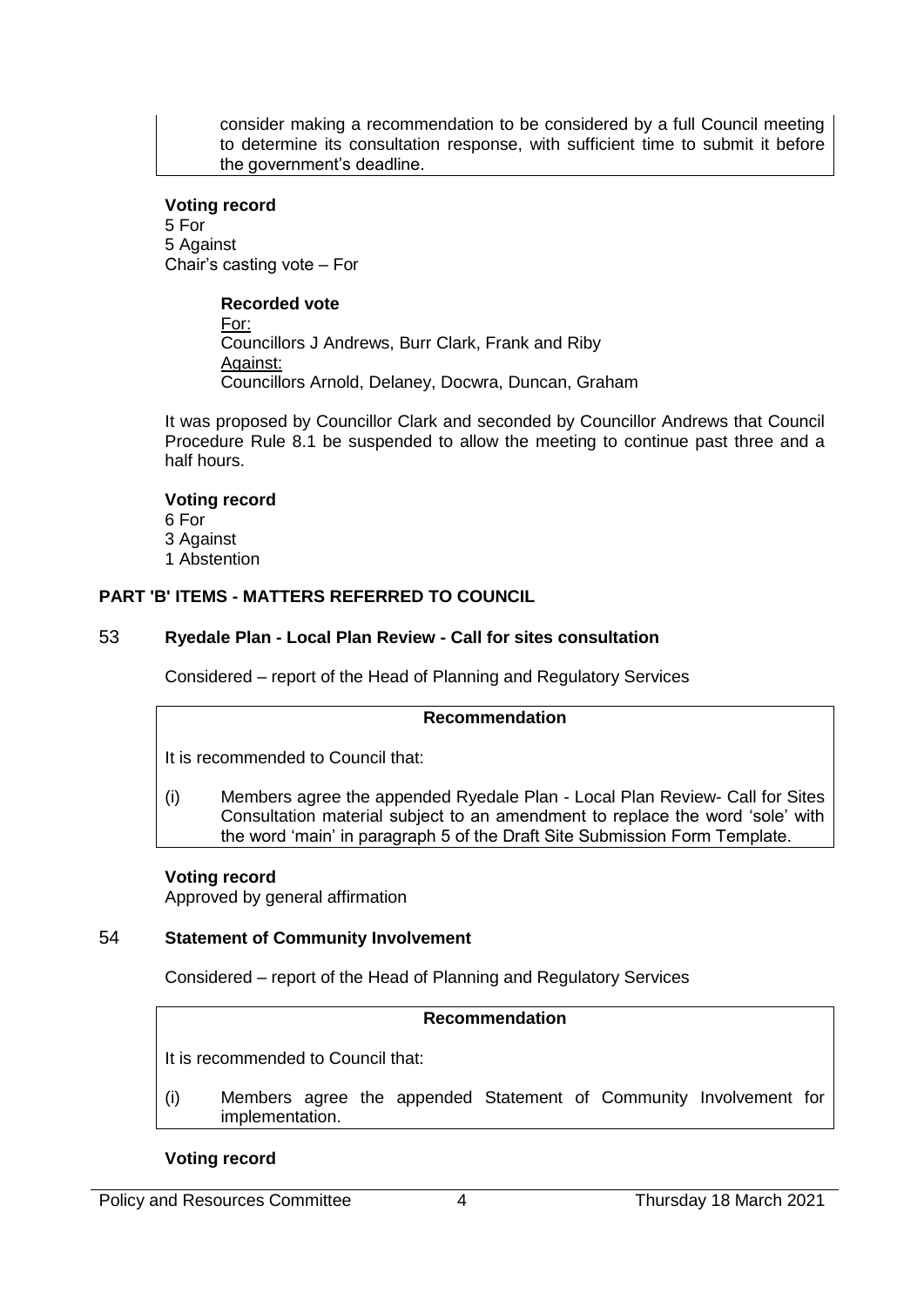### Approved by general affirmation

## 55 **Exempt Information**

## **Resolved**

To exclude the press and public from the meeting during consideration of the following item 14 (Hungate Centre CaVCA request for support), item 15 (Update on Leisure Provision in Ryedale) and item 16 (Award of Contract for Server Renewal) as provided by paragraph 3 of Schedule 12A of Section 100A of the Local Government Act 1972, as they contain information relating to the financial or business affairs of any particular person (including the authority holding that information).

The public interest test has been considered and, in all the circumstances of the case, the public interest in maintaining the exemption is considered to outweigh the public interest in disclosing the information.

# 56 **Hungate Centre, CaVCA request for support**

Considered – report of the Programme Director for Economic Development, Business and Partnerships

Councillor J Andrews left the meeting during consideration of this item and did not participate in the debate or the vote.

Councillor Clark proposed and Councillor Burr seconded an amendment to add point (v) stating:

That the matter be brought back to P&R Committee in the event that it does not proceed as planned.

# **Resolved**

Upon being put to the vote, the amendment was carried.

#### **Voting record**

Approved by general affirmation

Councillor Clark proposed and Councillor Duncan seconded an amendment to add point (vi) stating:

The grant of up to a maximum of £25K is made to CaVCA on the conditions that (i) CaVCA will inform RDC or its following Council if the Hungate Centre is not being used for community purposes and (ii) if it is to be sold.

#### **Resolved**

Upon being put to the vote, the amendment was carried.

# **Voting record**

Approved by general affirmation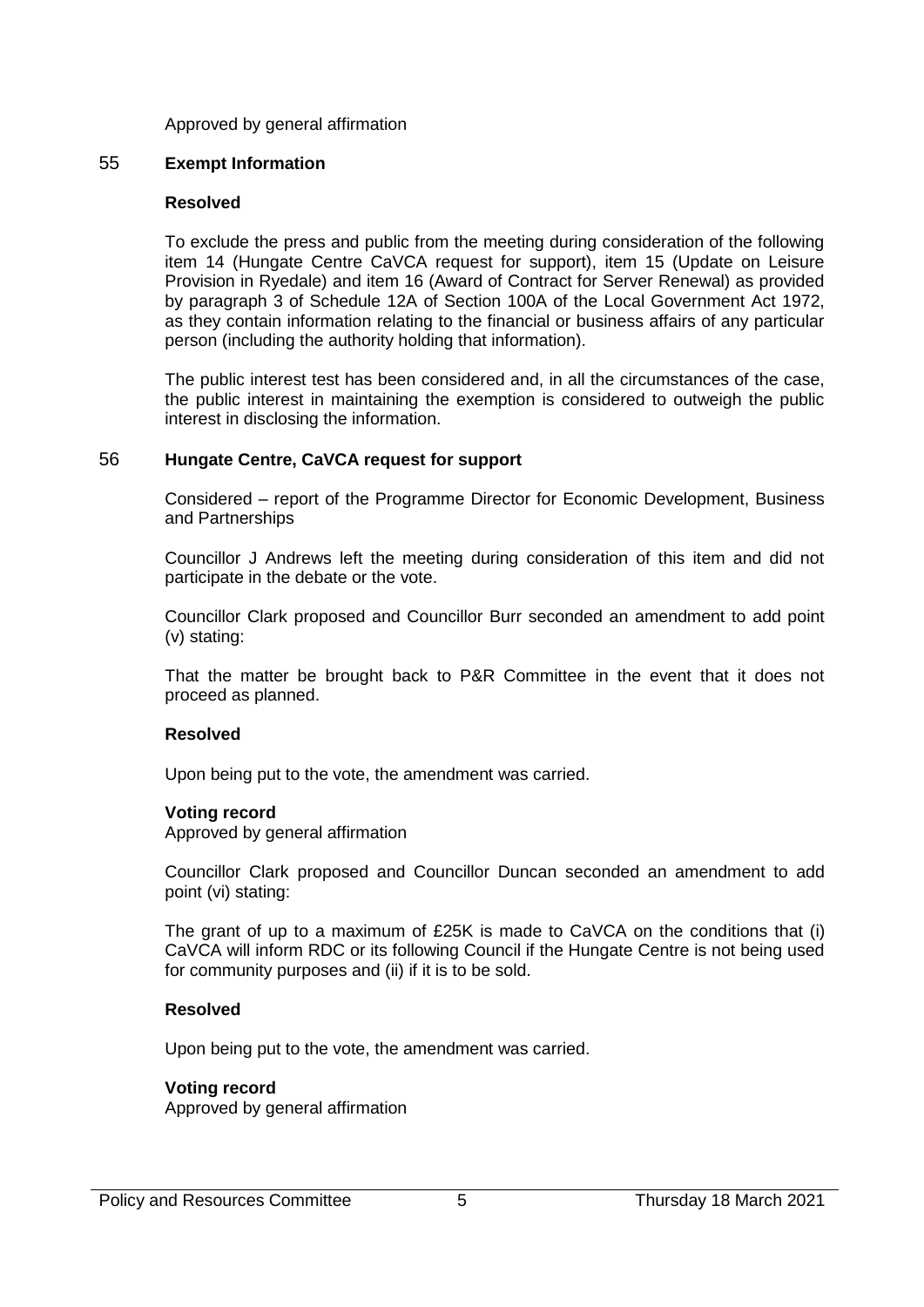Councillor Clark wished it to be noted in the minutes that he would like to thank officers on the speedy completion and timeliness of this report.

## **Decision**

- (i) A grant of up to a maximum of £25k be made to CaVCA to address dilapidations that have been identified as needing to be addressed in the next 12 months in order to "make good" the building for the next five years. These are set out in Appendix A6. The grant has been set at this amount in order to cover the cost of addressing the issues raised in the conditions report (estimated at £20,025), plus VAT and a small contingency in view of the fact that the conditions report is based on estimates rather than firm quotations. The precise amount of money to be transferred would be dependent upon receipt of a report with firm quotations, to a maximum of £25k.
- (ii) That the grant be drawn from the £200k set aside in capital reserves for community use in Pickering.
- (iii) That this grant be conditional on:
- CaVCA having the freehold and Trusteeship of the Hungate Centre for community use, as conferred by robust, satisfactory legal arrangements;
- Appropriate due diligence having been undertaken, in line with Ryedale District Council's Community Grants criteria
- (iv) Repayment of the grant if the centre were to cease operating as a community facility within five years.
- (v) That the matter be brought back to P&R Committee in the event that it does not proceed as planned.
- (vi) The grant of up to a maximum of £25K is made to CaVCA on the conditions that (i) CaVCA will inform RDC or its following Council if the Hungate Centre is not being used for community purposes and (ii) if it is to be sold.

#### **Voting record**

Approved by general affirmation

# 57 **Update on Leisure Provision in Ryedale**

Considered – agenda item submitted by Councillor Joy Andrews under Committee Procedure Rule 32.

The Programme Director for Economic Development, Business and Partnerships, provided a verbal update on Leisure Provision in Ryedale.

## 58 **Award of contract for server renewal**

This Committee level decision made under urgency powers was received and the Constitutional requirement to report was met.

#### 59 **Any other business that the Chairman decides is urgent.**